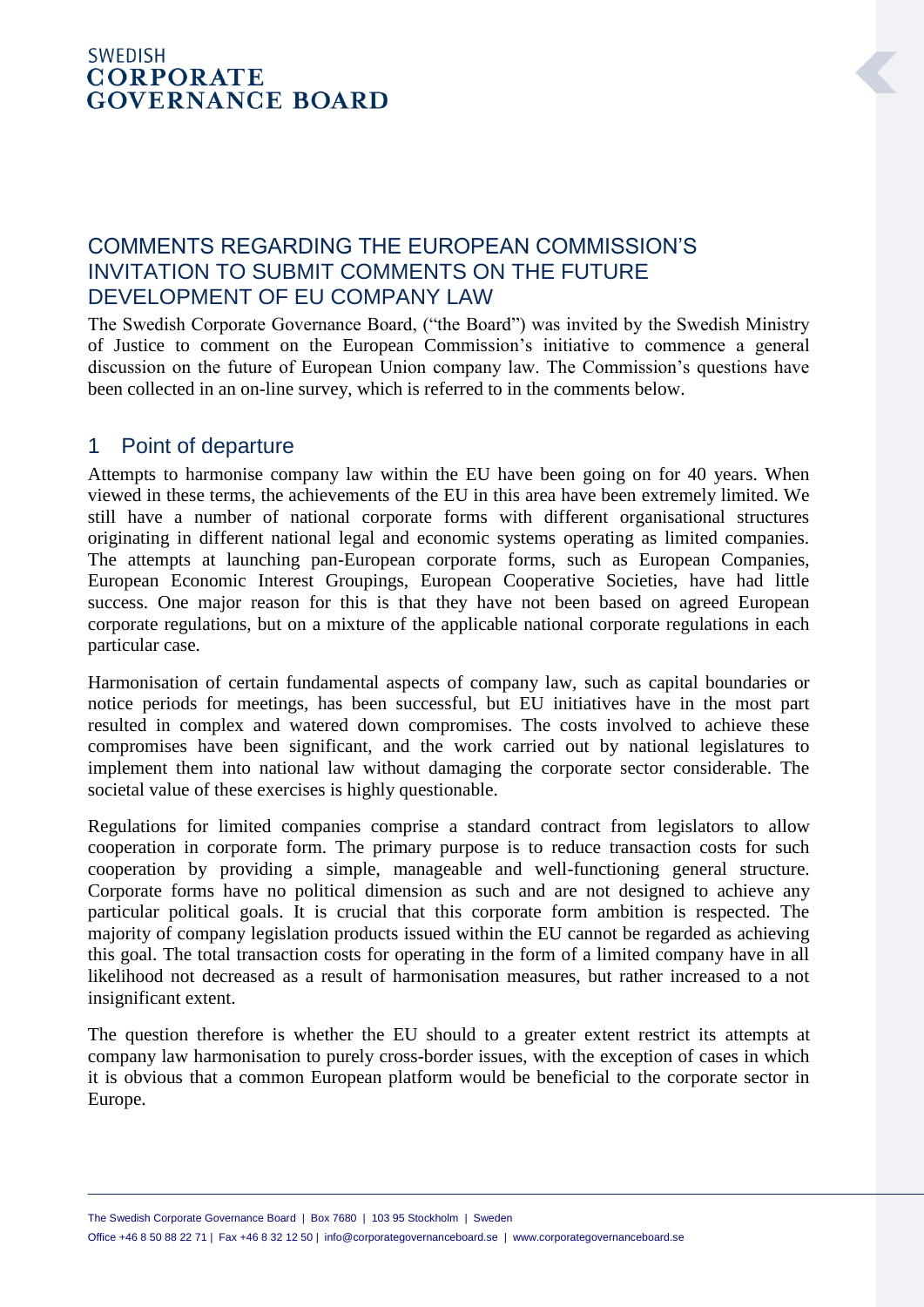Below, the Board offers some concrete views on the different areas which the EU Commission has included in its on-line questionnaire. The Board has limited its answers to areas concerning corporate governance.

# 2 The goals of EU company law

### **Question 5.**

The questionnaire lists a number of goals for EU company law. The first point states "improve the business climate for European companies and their mobility within the EU". EU harmonisation has not improved the business climate for European companies to any significant extent. One conclusion that should be drawn from the past 40 years is that the kind of regulation the EU has produced so far is not good enough.

That the setting up of companies within the EU should be easy, as is raised in the second point, is an issue more appropriately addressed by national lawmakers. Points 3 and 4, on improved competition legislation and greater employee protection, are not aspects of company law. The aim of corporate legislation, as stated above, is primarily to organise cooperation between parties to the agreement, not to achieve other goals.

Adequate protection of the stakeholders of a company – shareholders, creditors etc – which is raised in point 5, is an integral part of a functioning corporate model. The question is whether this is best achieved on a national basis or within a European framework. With regard to stock exchange listed companies, there is reason to ensure a certain degree of basic protection for investors, regardless of where the investor comes from. This can be achieved in various ways, not least through harmonisation of EU legislation, but it is vital that such harmonisation provides a de facto level playing field within the Union. It is questionable whether current regulations achieve this.

## 3 The scope of EU company law

#### **Question 6.**

As the Board has pointed out in a number of comments and submissions, it is difficult to harmonise the regulation of corporate governance issues against the background of disparate underlying national corporate legislation on the organisation of companies. This is an area in which the work of the Commission should focus primarily on the development and sharing of good practice and the issuing of non-binding instruments.

#### **Question 7.**

EU harmonisation efforts should be limited to stock exchange listed companies, and the dividing line should run between listed and non-listed companies. They should ensure, however, that listed companies are not over-regulated in comparison with non-listed companies so that competitiveness between these forms of company is not affected.

# 4 A user-friendly framework for European company law

### **Question 8.**